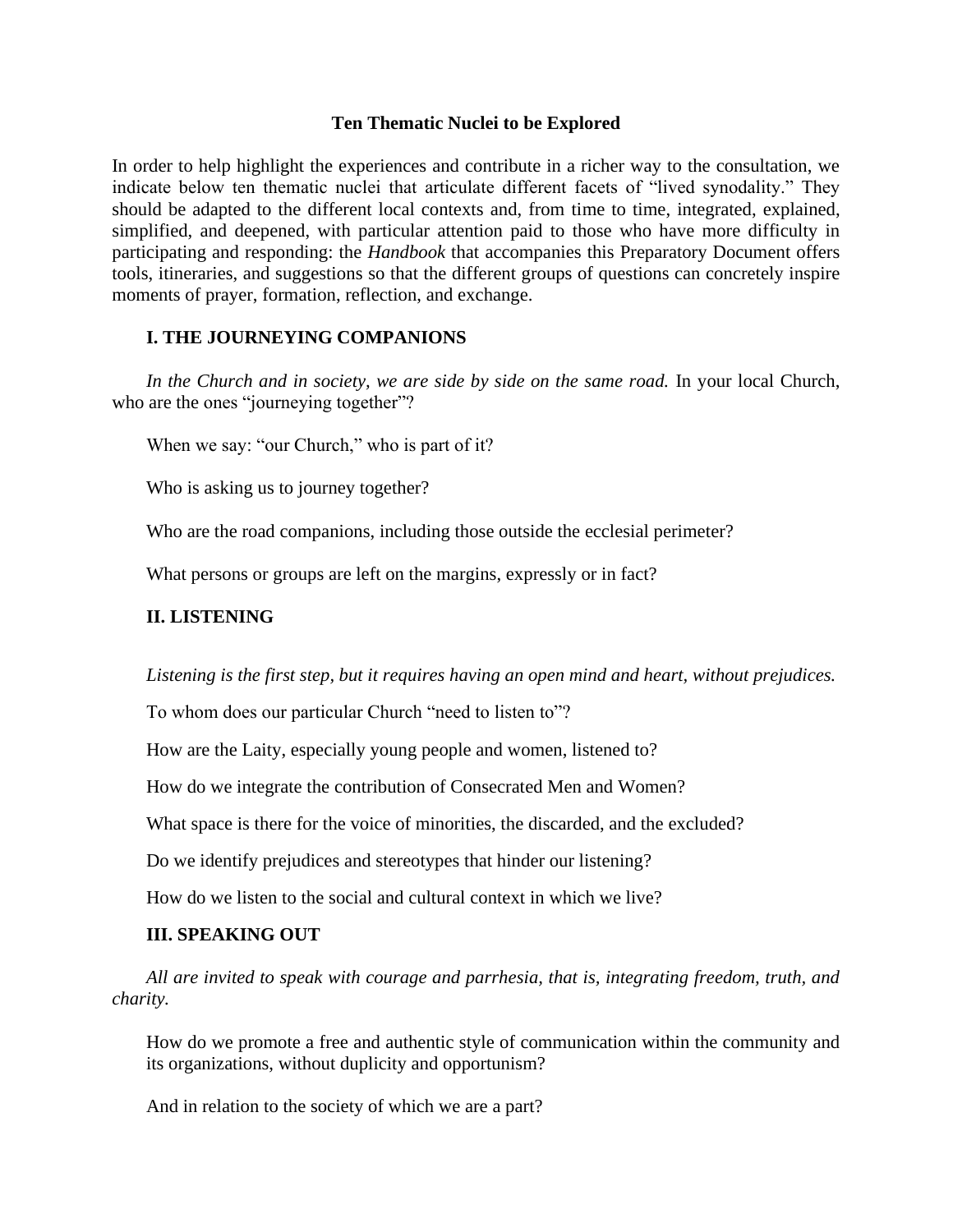When and how do we manage to say what is important to us?

How does the relationship with the media system (not only Catholic media) work?

Who speaks on behalf of the Christian community, and how are they chosen?

#### **IV. CELEBRATING**

*"Journeying together" is only possible if it is based on communal listening to the Word and the celebration of the Eucharist.* 

How do prayer and liturgical celebration inspire and direct our "journeying together"?

How do they inspire the most important decisions?

How do we promote the active participation of all the Faithful in the liturgy and the exercise of the sanctifying function?

What space is given to the exercise of the ministries of the reader and acolyte?

#### **V. CO-RESPONSIBLE IN THE MISSION**

*Synodality is at the service of the Church's mission, in which all her members are called to participate.* 

Since we are all missionary disciples, how is each Baptized person called to be a protagonist in the mission?

How does the community support its members committed to service in society (social and political commitment, in scientific research and teaching, in the promotion of social justice, in the protection of human rights, and in caring for the Common home, etc.)?

How do you help them to live out these commitments in a logic of mission?

How is discernment about mission-related choices made, and who participates in it? How are the different traditions that constitute the patrimony of many Churches, especially the Oriental ones, integrated and adapted, with respect to the synodal style, in view of an effective Christian witness?

How does collaboration work in territories where different *sui iuris* Churches are present?

## **VI. DIALOGUE IN CHURCH AND SOCIETY**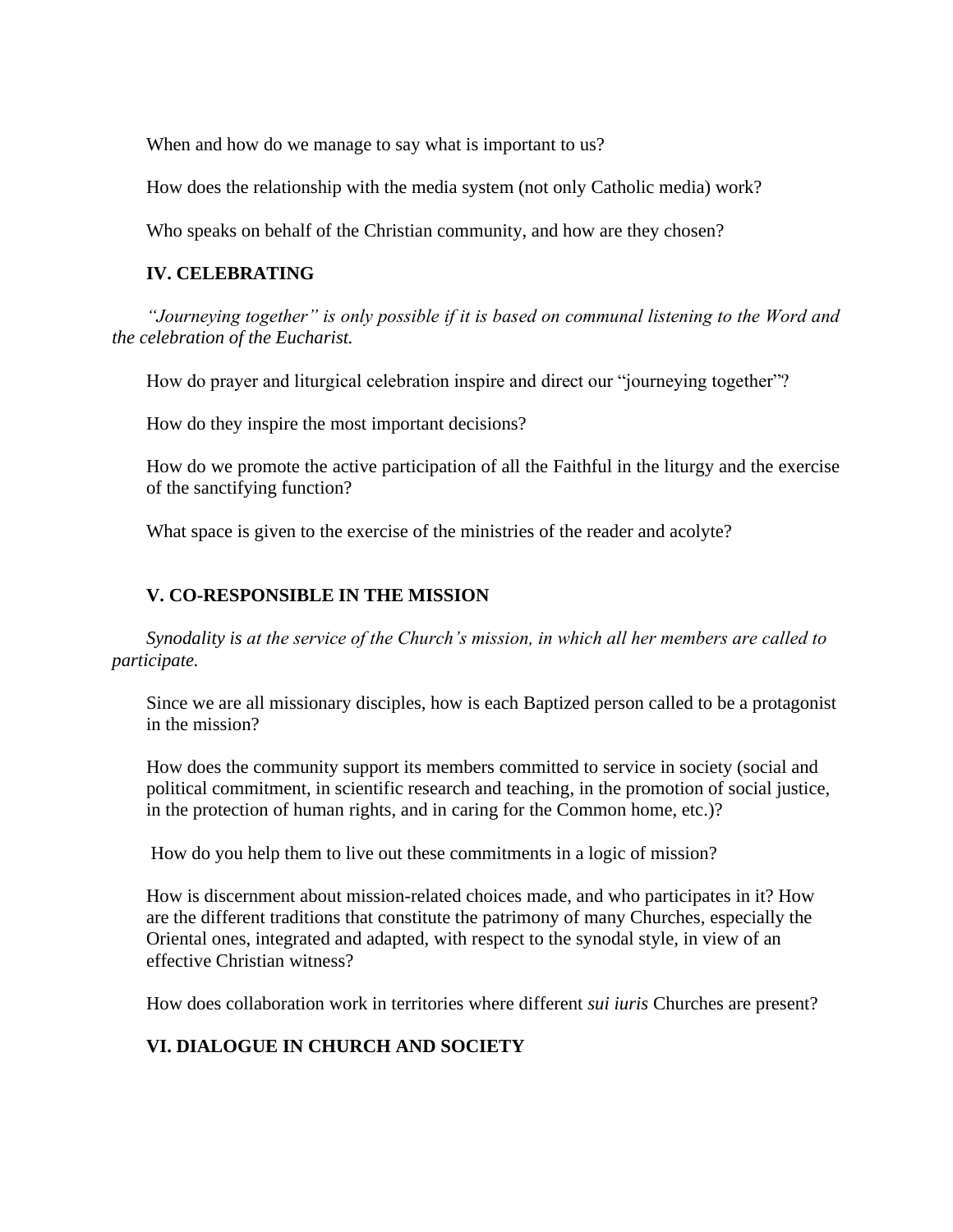*Dialogue is a path of perseverance that also includes silences and sufferings, but which is capable of gathering the experience of persons and peoples.* What are the places and modes of dialogue within our particular Church?

How are divergences of vision, the conflicts, the difficulties addressed?

How do we promote collaboration with neighboring Dioceses, with and among religious communities in the area, with and among lay associations and movements, etc.?

What experiences of dialogue and shared commitment do we have with believers of other religions and with non-believers?

How does the Church dialogue with and learn from other sectors of society: the world of politics, economics, culture, civil society, the poor…?

## **VII. WITH THE OTHER CHRISTIAN DENOMINATIONS**

*The dialogue between Christians of different confessions, united by one Baptism, has a special place in the synodal journey.* 

What relations do we have with the brothers and sisters of other Christian denominations? What areas do they concern?

What fruits have we drawn from this "journeying together"?

What are the difficulties?

## **VIII. AUTHORITY AND PARTICIPATION**

*A synodal Church is a participatory and co-responsible Church.*

How do we identify the goals to be pursued, the way to achieve them, and the steps to be taken?

How is authority exercised within our particular Church?

What are the practices of teamwork and co-responsibility?

How are lay ministries and the assumption of responsibility by the Faithful promoted?

How do synodal bodies function at the level of the particular Church?

Are they a fruitful experience?

## **IX. DISCERNING AND DECIDING**

*In a synodal style, decisions are made through discernment, based on a consensus that flows from the common obedience to the Spirit.*